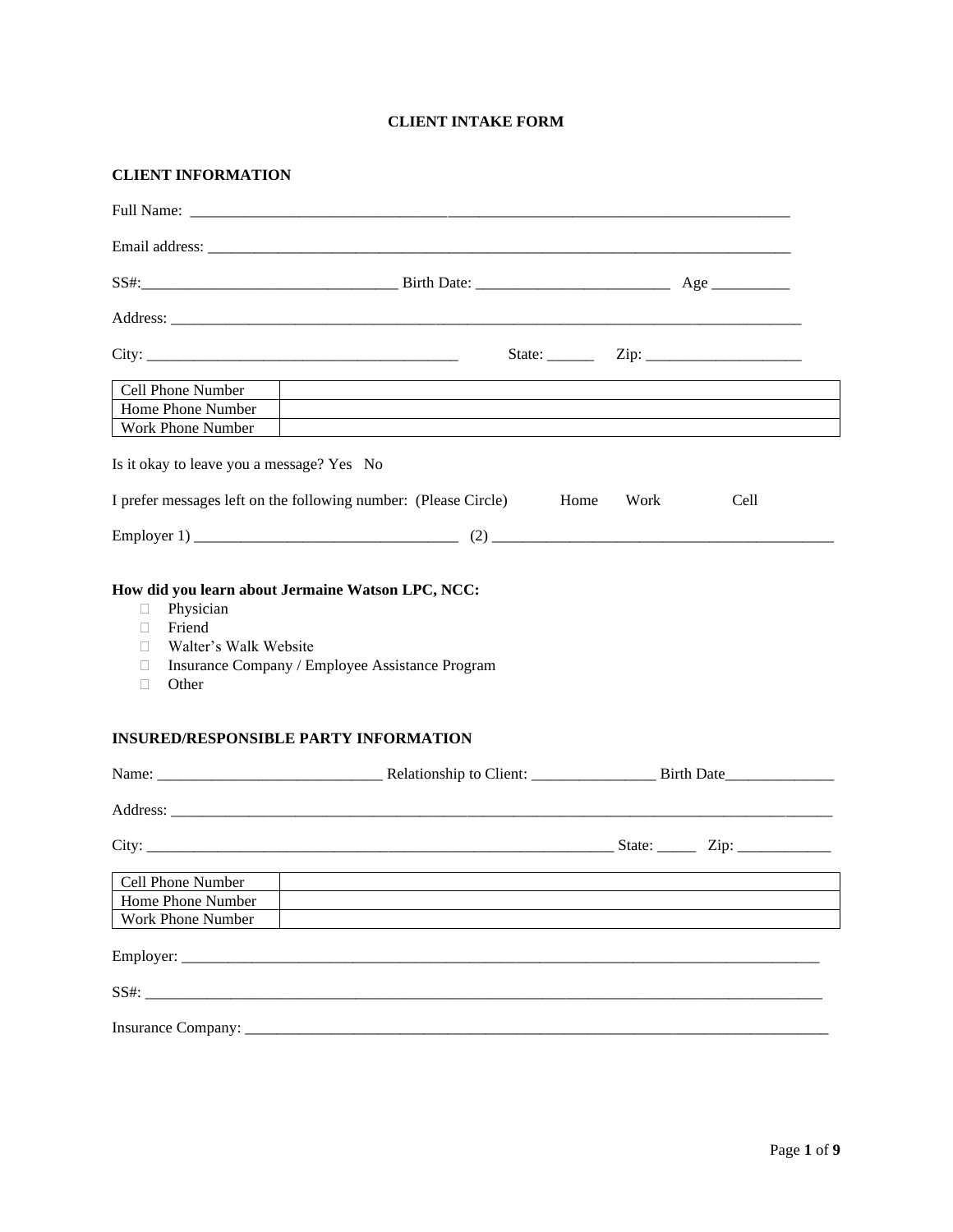## **GENERAL INSURANCE INFORMATION**

| <b>Marital Status:</b>    | Single    | Married   | Other      |         |
|---------------------------|-----------|-----------|------------|---------|
| <b>Employment Status:</b> | Full-time | Part-Time | Unemployed | Student |

I authorize use of this form with all of my insurance submissions. I authorize the release of information to my insurance company. I understand that I am responsible for the full amount of my bill for services provided. I authorize direct payment to my service provider. I hereby permit a copy of this to be used in place of an original. If I decide not to use my insurance and self-pay, I understand no information will be given to my insurance company.

# **PRIMARY CARE PHYSICIAN CONSENT TO USE & DISCLOSE YOUR PROTECTED HEALTH INFORMATION**

I authorize Jermaine Watson LPC, NCC to contact my Primary Care Physician (PCP) regarding my medical conditions as well as information pertaining to my psychological and emotional functioning. This information will be useful in treatment planning. I authorize the release of the information verbally or in writing. I am aware that this is encouraged by my insurance company.

 $\overline{a}$  , and the contribution of the contribution of the contribution of the contribution of the contribution of the contribution of the contribution of the contribution of the contribution of the contribution of the co

\_\_\_\_\_\_\_\_\_\_\_\_\_\_\_\_\_\_\_\_\_\_\_\_\_\_\_\_\_\_\_\_\_\_\_\_\_\_\_\_\_\_\_\_\_\_\_\_\_\_\_\_\_\_\_\_\_\_\_\_\_\_\_\_\_\_\_\_\_\_\_\_\_\_\_\_\_\_\_\_\_\_\_\_\_\_\_\_\_\_\_\_ \_\_\_\_\_\_\_\_\_\_\_\_\_\_\_\_\_\_\_\_\_\_\_\_\_\_\_\_\_\_\_\_\_\_\_\_\_\_\_\_\_\_\_\_\_\_\_\_\_\_\_\_\_\_\_\_\_\_\_\_\_\_\_\_\_\_\_\_\_\_\_\_\_\_\_\_\_\_\_\_\_\_\_\_\_\_\_\_\_\_\_\_\_

Primary Care Physician: \_\_\_\_\_\_\_\_\_\_\_\_\_\_\_\_\_\_\_\_\_\_\_\_\_\_\_\_\_\_\_\_\_\_\_\_\_\_\_\_\_\_\_\_\_\_\_\_\_\_\_\_\_\_\_\_\_\_\_\_\_\_\_\_\_\_\_\_\_\_

Telephone: \_\_\_\_\_\_\_\_\_\_\_\_\_\_\_\_\_\_\_\_\_\_\_\_\_\_\_\_\_\_\_\_\_\_\_\_\_\_\_\_\_\_\_\_\_\_\_\_\_\_\_\_\_\_\_\_\_\_\_\_\_\_\_\_\_\_\_\_\_\_\_\_\_\_\_\_\_\_\_\_\_\_

I have the following health problems:

I take the following medications:

□ I do not permit Jermaine Watson LPC, NCC to contact my Primary Care Physician.

\_\_\_\_\_\_\_\_\_\_\_\_\_\_\_\_\_\_\_\_\_\_\_\_\_\_\_\_\_\_\_\_\_\_\_\_\_\_\_\_\_\_ \_\_\_\_\_\_\_\_\_\_\_\_\_\_\_\_\_\_\_\_\_\_\_\_\_\_\_\_\_\_

I do permit Jermaine Watson LPC, NCC to contact my Primary Care Physician.

 $\Box$  I do not have a Primary Care Physician.

**Client Signature** Date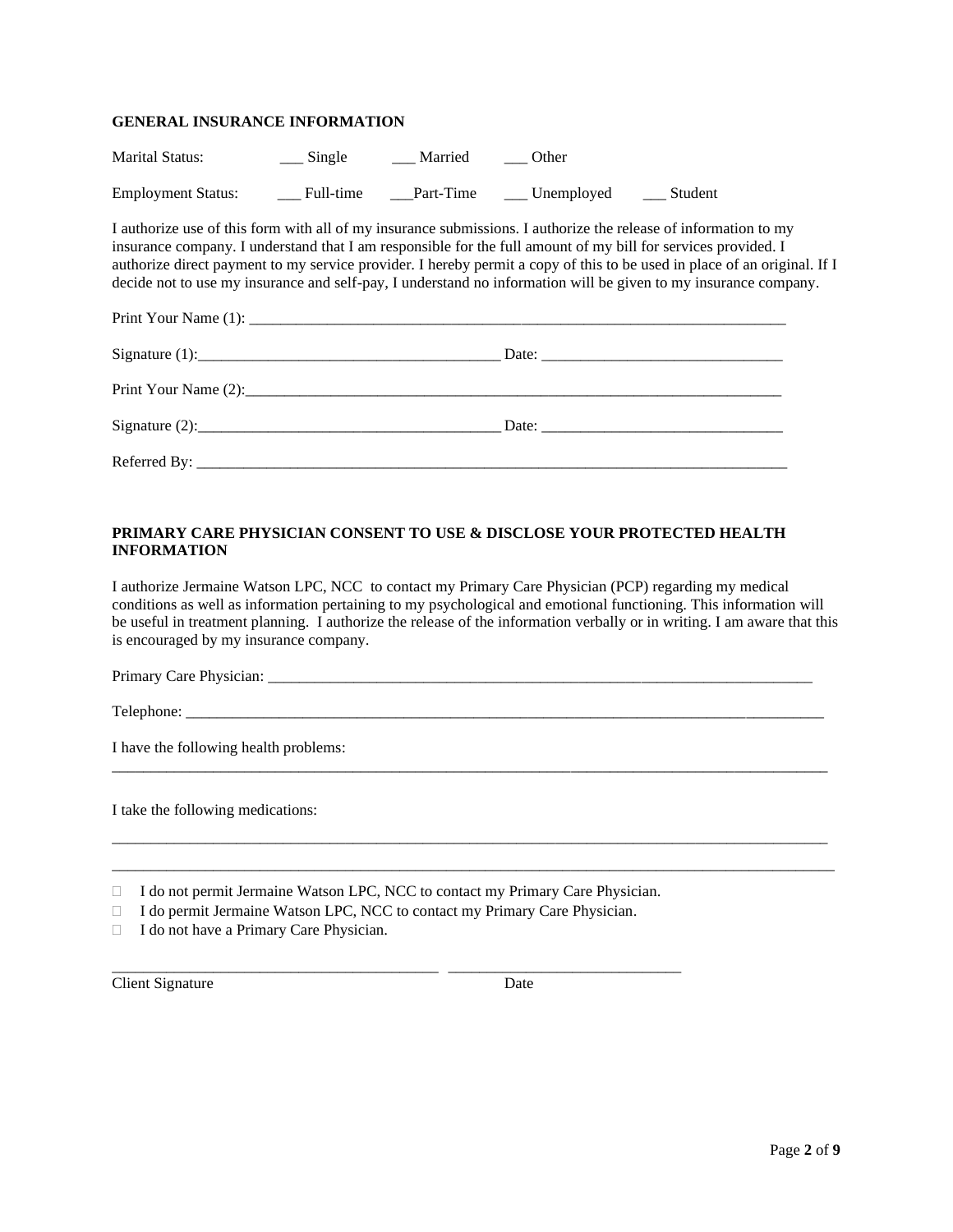# **PSYCHIATRIST CONSENT TO USE & DISCLOSE YOUR PROTECTED HEALTH INFORMATION**

I am currently under the care of a psychiatrist. I authorize Jermaine Watson LPC, NCC to contact my psychiatrist regarding my mental health care, services, and treatment planning. I authorize contact to be verbal or written.

| I take the following medications:                                                                              |                                |            |                |
|----------------------------------------------------------------------------------------------------------------|--------------------------------|------------|----------------|
| $\Box$ I do not permit Jermaine Watson LPC, NCC to contact my Psychiatrist.                                    |                                |            |                |
| I do permit Jermaine Watson LPC, NCC to contact my Psychiatrist<br>$\Box$<br>I do not have a Psychiatrist<br>0 |                                |            |                |
| Have you ever seen another therapist, counselor or mental health professional?<br>If so, who                   |                                | <b>YES</b> | N <sub>O</sub> |
| Reason for changing therapist?                                                                                 |                                |            |                |
|                                                                                                                | ****************************** |            |                |
| I give permission for the following people to receive and give information regarding my mental health:         |                                |            |                |
|                                                                                                                |                                |            |                |
|                                                                                                                |                                |            |                |
| <b>Client Signature</b>                                                                                        | Date                           |            |                |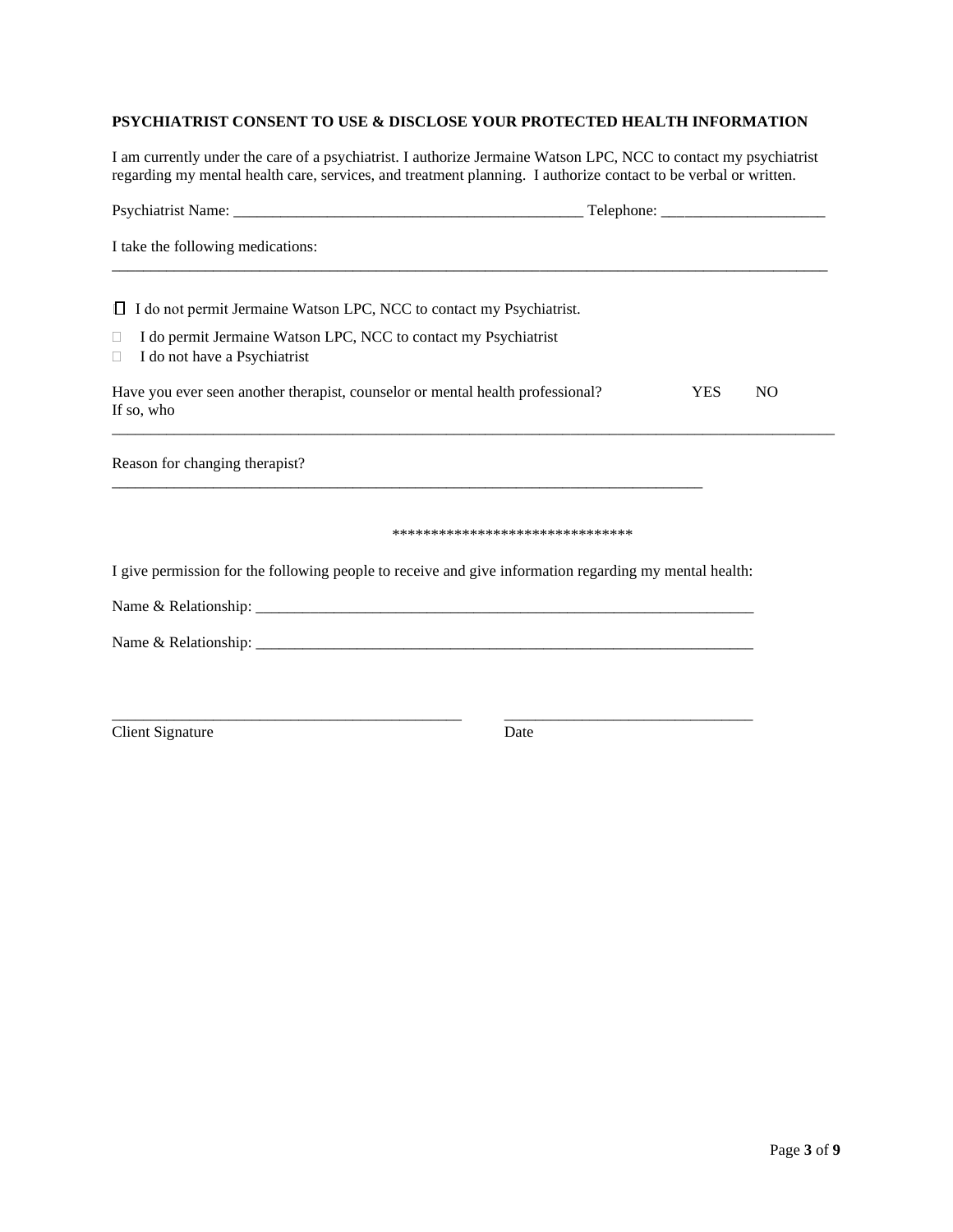## **CLIENT INFORMATION & CONSENT**

Jermaine Watson LPC, NCC

737 Dunn Rd. Hazelwood, MO 63042 (314) 749-0760

## **THERAPIST**

Jermaine Watson LPC, NCC is a Licensed Professional Counselor engaged in providing mental health services to clients directly.

# **MENTAL HEALTH SERVICES: BENEFITS & RISKS**

While it may not be easy to seek help from a mental health professional, I hope that this experience will assist you in understanding your situation or problem and moving toward a resolution of this issue. A therapist has professional training and knowledge of human development and behavior and will make observations about your situation and will assist you in finding options for resolution of your issue(s). The therapist may utilize various therapeutic approaches in order to assist you in resolving your problem(s). You should be aware that entering into psychotherapy is a risk. Psychotherapy sessions can be painful at times. Often times, you may learn new information about yourself that you may not like. Often personal growth cannot occur until you are able to confront your issues and experience the associated feelings. These feelings may include pain, sadness, anger or shame. The success of our work depends on quality effort of both therapist and client and the realization that you are ultimately in control of and responsible for the changes that result from psychotherapy. Specifically, one risk of psychotherapy is encountering (positive or negative) reactions from significant others to your new lifestyle choices/changes.

# **GOALS, PURPOSES, AND TECHNIQUES OF THERAPY**

Psychotherapy may be one way to effectively treat your problem. There may be alternative ways to treat your problem. It is important for you to discuss any concerns you have regarding the therapist's treatment recommendations. The therapist encourages you to provide input into setting your goals for therapy and the therapeutic techniques used for treatment. As therapy progresses, these goals and techniques may change.

### **RELATIONSHIP**

Your relationship with your therapist is a professional relationship. In order to preserve this relationship, the therapist cannot have any other type of relationship with you. Any personal or business relationships with you will undermine the effectiveness of the therapeutic relationship and therefore is strictly prohibited. Your therapist is committed to your mental health, but is not in the position to become socially or personally involved with you. Please note that the therapist cannot accept any gifts, or barter/trade services.

### **SESSIONS**

Individual Therapy sessions are 50 minutes in length. The number of sessions needed depends on various factors and can be discussed during your session. Some insurance companies may provide a limited number of sessions under your designated plan. If your insurance company requires authorization for mental health services, it is your responsibility to obtain this authorization prior to our initial appointment. Requests for additional sessions from your insurance company will be requested by the therapist.

### **APPOINTMENTS & CANCELLATIONS**

To schedule an appointment, please call my office number, (314) 749-0760. If you think that you will be unable to attend a scheduled appointment, please provide me with 24 hours' notice. If you miss an appointment, it is your responsibility to contact the therapist to reschedule. If you do not show up for an appointment, and do not call to cancel your appointment within 24 hours of the missed appointment, all future scheduled appointments will be canceled. The therapist does not provide reminder calls about your upcoming appointment. An appointment card will be provided to you for your convenience.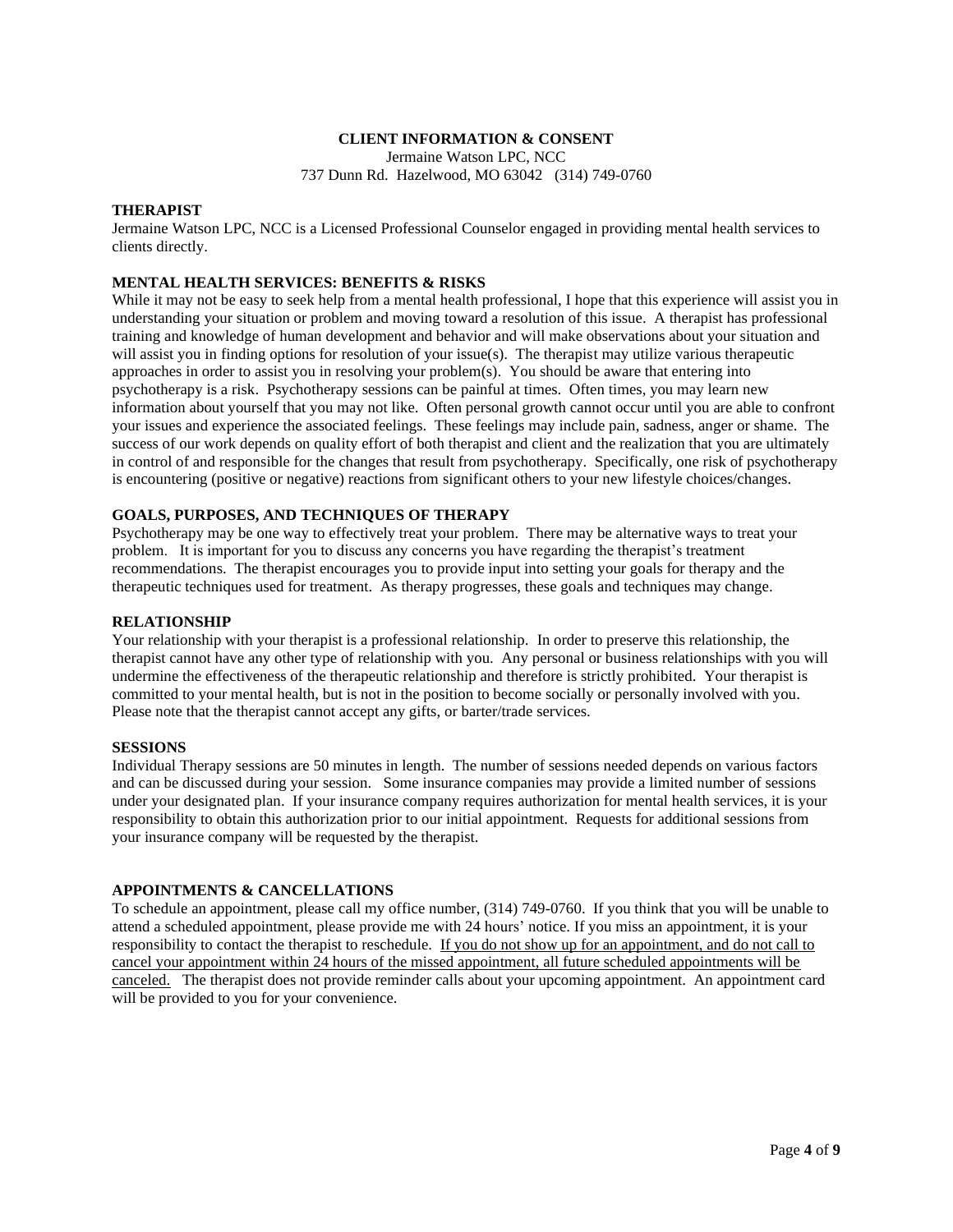### **CONFIDENTIALITY**

All sessions with your therapist are confidential. No information will be released without your written consent. However, there are some exceptions including, but not limited to the following:

- 1. All insurance companies require that a provider furnish a diagnosis and sometimes a treatment plan on each client in order to justify the necessity of treatment and payment. Your insurance company paying for services may have a right to review all of your treatment records.
- 2. Missouri State Law demands that all providers report any suspected physical or sexual abuse to the appropriate Child or Elderly Hotline Services, which is then reported to the appropriate agency for investigation.
- 3. Missouri State Law and Professional Ethics require all providers to report if a client is homicidal or suicidal. This is reported in order to help the client rather than harm the client. Therapist also has a duty to warn any person who is a potential target for harm by a client. Therapist will notify targeted person and law enforcement of any such threats.
- 4. If a Federal or State Court requests the release of records, the provider has to comply, with certain exceptions.
- 5. Most insurance companies require that a provider keep a patient's "Primary Care Physician" informed of his/her mental health treatment. By signing the consent, you agree to allow me to keep your physician informed at my discretion.
- 6. A fee dispute between the therapist and client.
- 7. A negligence suit brought by the client against the therapist or a complaint filed with a licensing board, or other state or federal regulatory authority.

For further information, please review the Notice of Privacy Practices handout provided to you by the therapist. If you have additional questions, please address them with the therapist. By signing this information and consent form, you are giving consent to the understated therapist to share confidential information with all persons mandated by law and with the managed care company and/or insurance carrier responsible for providing your mental health services and payment for those services. You are also releasing and holding harmless the undersigned therapist from any departure from your right of confidentiality that may result.

### **DUTY TO WARN**

I designate the following people to be contacted if I am in danger:

| NAMF | REI A'I | TEI EPHONE NH<br>JMBER |
|------|---------|------------------------|
|      |         |                        |

 $\_$  ,  $\_$  ,  $\_$  ,  $\_$  ,  $\_$  ,  $\_$  ,  $\_$  ,  $\_$  ,  $\_$  ,  $\_$  ,  $\_$  ,  $\_$  ,  $\_$  ,  $\_$  ,  $\_$  ,  $\_$  ,  $\_$  ,  $\_$  ,  $\_$  ,  $\_$  ,  $\_$  ,  $\_$  ,  $\_$  ,  $\_$  ,  $\_$  ,  $\_$  ,  $\_$  ,  $\_$  ,  $\_$  ,  $\_$  ,  $\_$  ,  $\_$  ,  $\_$  ,  $\_$  ,  $\_$  ,  $\_$  ,  $\_$  ,

### **FEES & PAYMENTS**

The therapy session is \$100. All payments and co-payments MUST be paid at the time of service. For your convenience, I accept cash, checks, Mastercard, Discover, and Visa. Returned checks will have a \$25 fee. If there are questions or concerns about the therapy fee, please discuss this matter with me.

## **FINANCIAL POLICY**

I require that your payments be paid at the time of service**.**

# **ADULT PATIENTS**

Adult patients are responsible for payment of their own accounts.

### **MINOR PATIENTS**

The adult accompanying a minor and the parents/guardians of the minor are responsible for payment of the minor's account.

### **DOCUMENTATION**

I do not provide written documentation, summaries or completion of forms requested by you or other agencies (i.e. Social Security Administration, short-term disability companies, etc.). However, if any formal request for this service is requested, a fee of \$50.00 per document will be charged. The fee will be collected from the client prior to the completion of the document.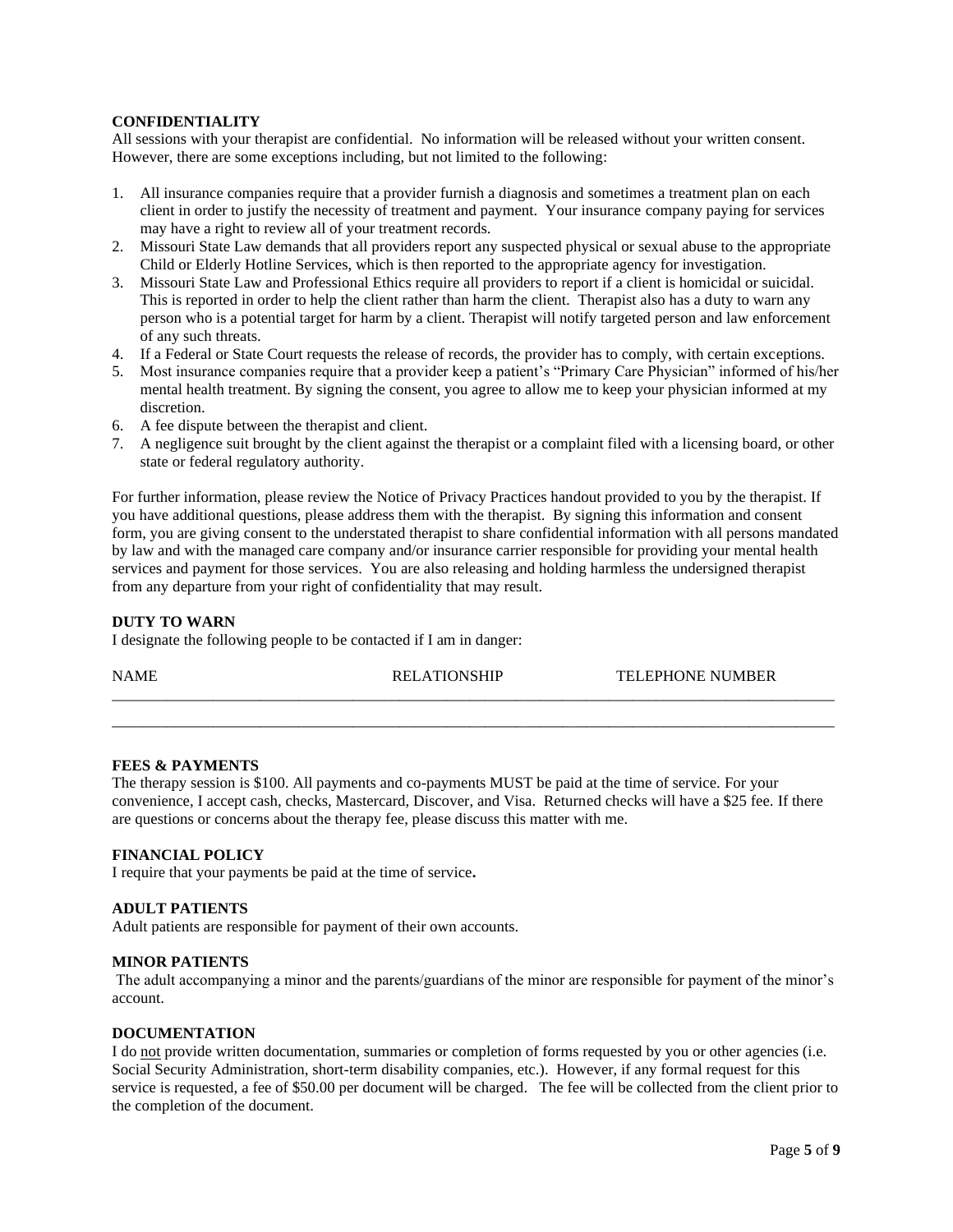### **LEGAL PROCEEDINGS**

The therapist does not attend court proceedings. If you believe any situation you are involved in will require the therapist being involved in legal matters, a referral to other therapists will be provided to you. If the therapist is subpoenaed on your behalf or if for testimony on behalf of another party which involves you, a fee of \$200/hour will be charged for the therapist's time, preparation and expense spent in responding to a subpoena. This fee also applies to travel time and time spent in court. This fee will be charged from when the therapist leaves her residence, the duration of court proceedings and until the time the therapist returns to her residence. You will be required to pay the estimated fee prior to the court date. Any amount collected in excess of the actual time spent will be refunded to you.

### **TELEPHONE CONCERNS AND AFTER HOURS CONTACT**

I can be reached via phone at (314) 749-0760 or by email at jawatsonsr1@gmail.com.

My clients are assumed to be self-responsible and autonomous and not in need of day-to-day supervision. Therefore, I cannot assume responsibility for day-to-day functioning as can an institution (hospital, mental health agency). In order for me to provide the best care for my clients, if you believe you are in a life threatening crisis, please call 911, call your psychiatrist, go to the nearest emergency room, and call Life Crisis 314-647-4357 or Behavior Health Response (BHR) at 314-469-6644. Please leave a message on my office number (314-749-0760) if you need to cancel an appointment on a day prior to your scheduled appointment.

## **THERAPIST'S INCAPACITY OR DEATH**

In the event Jermaine Watson LPC, NCC is unable to continue facilitating therapy sessions with you, due to illness, death or other emergency situation, it will be necessary for another mental health professional to take possession of my file and records and access to my contact and treatment information. I give permission to allow Jean Moretto, LPC to take possession of my file and records. I am aware that I may have a copy of portions of the file or request that my entire file be transferred to a mental health professional of my choosing.

#### **ELECTRONIC MESSAGING POLICY**

It is understood that any written communication via the Internet, including e-mail, or via texting may be susceptible to unauthorized interception, In the event that you do not wish any communication via e-mail or other means, please notify us in writing.

\_\_\_ I do NOT want to communicate by any form of electronic messaging

\_\_\_ I give you permission to communicate with me by electronic messaging. I understand this form of communication may be susceptible to unauthorized interception.

#### **CONSENT TO TREATMENT**

I voluntarily agree to receive mental health services which include assessment, care, treatment or services through the understated therapist.

I agree to participate in the planning of my care, treatment or services and I acknowledge that I may discontinue care, treatment or services at any time.

I have thoroughly read and understand this Client Information and Consent Form. I agree to all the terms and information contained in this document. I have been given opportunity to ask questions and seek clarification of this document. I acknowledge that I have been given the choice to receive a copy of this signed Client Information & Consent Form.

|                                         | Date: |
|-----------------------------------------|-------|
| Responsible Party if other than client: | Date: |
| Jermaine Watson LPC, NCC:               | Date: |

 Client received a copy Client declined a copy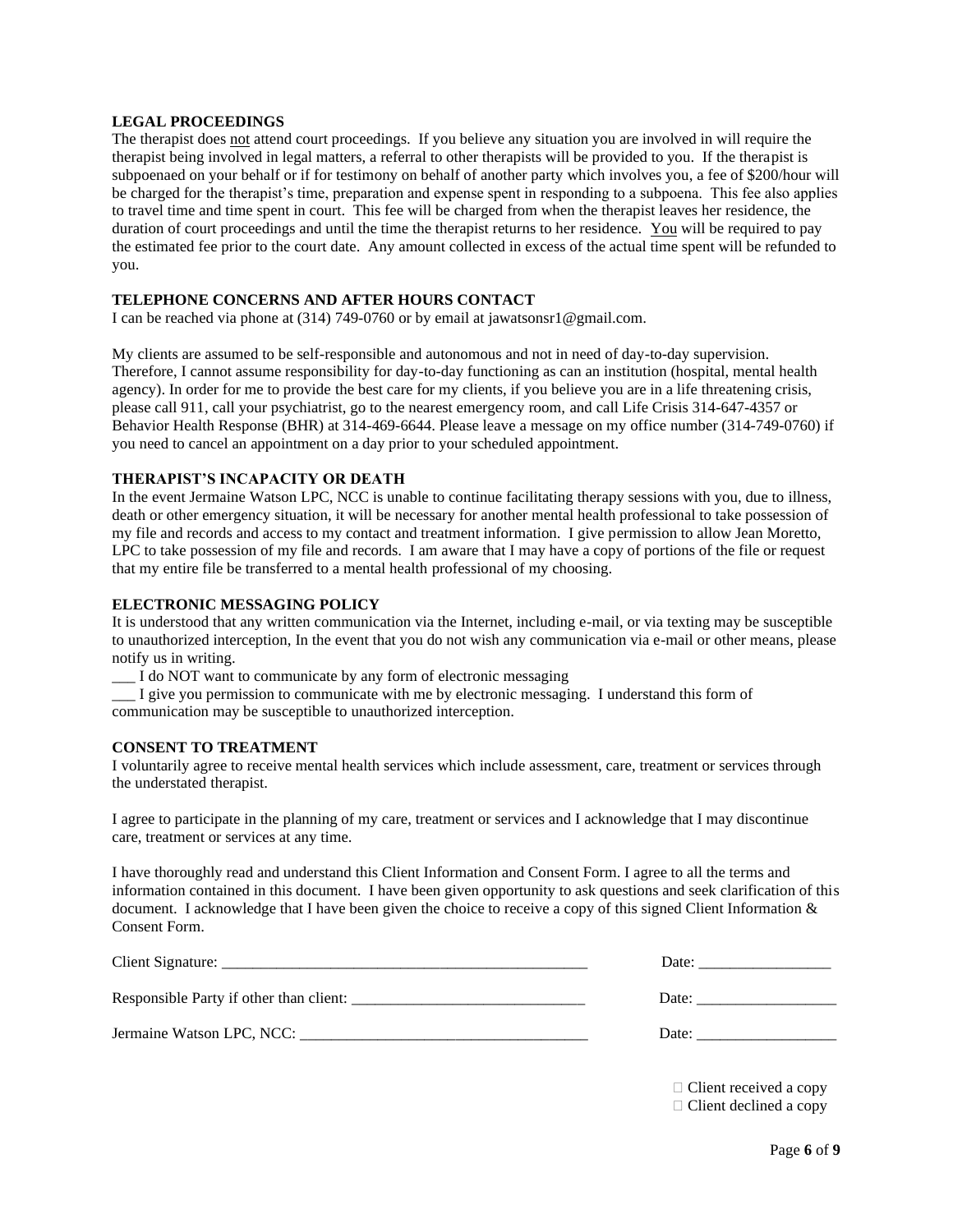#### Notice of Privacy Practices Jermaine Watson LPC, NCC (Effective April 15, 2003; amended August 1, 2013)

*This notice is developed in compliance with the Health Insurance Portability and Accountability Act of 1996 (45CRF)*

#### **If you are a client of Jermaine Watson LPC, NCC this notice describes how your health information may be used and disclosed and how you can get access to this information. Please review this notice carefully.**

#### *I. Understanding Your Health Record/Information*

As a client of Jermaine Watson LPC, NCC a record is kept of your visit. This record contains your reason for seeking services, symptoms, diagnosis, and a plan of treatment for future services. Although this record is the property of Jermaine Watson LPC, NCC the information within the record belongs to you. This information is considered your "Protected Health Information" (PHI) and is afforded certain protections under the law.

*II. HITECH Amendments:* Jermaine Watson LPC, NCC has included HITECH Act provision to its Notice as follows: HITECH Notification Requirements. Under HITECH, Jermaine Watson LPC, NNC by is required to notify clients whose PHI has been breached. Notification must occur by first-class mail within sixty (60) days of the event. A breach means the acquisition, access, use or disclosure of PHI in a manner not permitted under the Privacy Rule which compromises the security or privacy of such information. This Notice must: (1) contain a brief description of what happened, including the date of the breach and the date of discovery; (2) the steps the individual should take to protect themselves from potential harm resulting from the breach; and (3) a brief description of what Jermaine Watson LPC, NCC is doing to investigate the breach, mitigate losses, and to protect against further breaches.

#### Cash Clients

HITECH provides, that if a client pays in full for their services out of pocket, they can demand that the information regarding the service not be disclosed to the client's health plan since no claim is being made to the health plan.

#### Access to E-Health Records

HITECH expands this right, giving individuals the right to access their own e-health record in electronic format, and to direct Jermaine Watson LPC, NCC to send the e-health record directly to a third party. Jermaine Watson, MA, LPC, NCC may only charge for labor costs under these new rules. Jermaine Watson LPC, NCC currently does not participate in E-Health Records, when this becomes an option, all clients will be notified.

#### *III. How I May Use and Disclose Your Protected Health Information*

Jermaine Watson LPC, NCC will not disclose your health information without your authorization, except as described in this notice.

#### Other

Walter's Walk: Jermaine Watson LPC, NCC may also provide your contact information (name, address and phone number) to Walter's Walk, which handles fundraising efforts. However, you may opt out from these efforts. To opt out, please notify Jermaine Watson LPC, NCC.

*Treatment:* Jermaine Watson LPC, NCC will use your health information to provide treatment. For example, information obtained will be recorded in your record and used to determine the course of treatment/services. Jermaine Watson LPC, NCC may consult with other health care professionals to coordinate treatment/services. This will only be done to ensure the course of treatment/services is appropriate to your situation.

*Payment:* Jermaine Watson LPC, NCC will use your health information to receive payment for services rendered. For example, Jermaine Watson LPC, NCC may release portions of your health information to an insurance plan or other payer in order to receive payment for services provided to you.

*Health Care Operations:* Your health information may be reviewed by regulatory and accrediting organizations to ensure compliance with their requirements.

*When Required by Law:* Jermaine Watson LPC, NCC may disclose your health information when a law requires that the therapist report information about suspected abuse, neglect, domestic violence, relating to suspected criminal activity, or in response to a court order.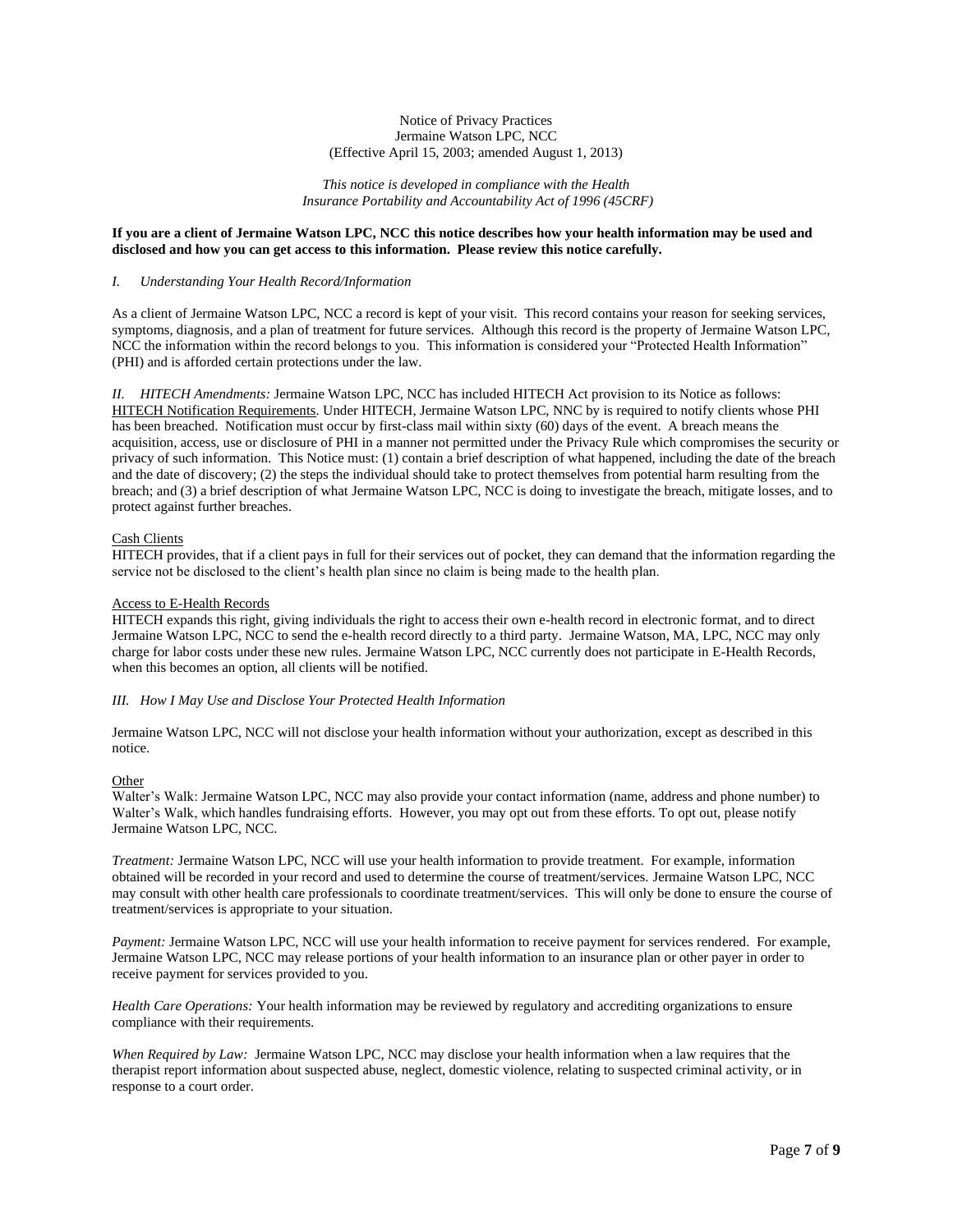*Duty to Warn:* Jermaine Watson LPC, NCC may disclose protected health information when a client communicates to her a serious threat of suicide or physical violence against himself, herself or a reasonably identifiable victim(s). In such an instance, Jermaine Watson LPC, NCC will notify either the threatened person(s) and/or law enforcement.

*Notification:* In an emergency, Jermaine Watson LPC, NCC may use or disclose health information to notify or assist in notifying a family member, personal representative or another person responsible for your care, of your location and general condition.

*Workers Compensation:* Jermaine Watson LPC, NCC may disclose health information to the extent authorized by and to the extent necessary to comply with laws relating to worker/s compensation or other similar programs established by the law. *Public Health:* As required by federal and state law, Jermaine Watson LPC, NCC may disclose your health information to public health or legal authorities charged with preventing or controlling disease, injury or disability.

*Correctional Institution:* Should you be an inmate of a correctional institution, Jermaine Watson LPC, NCC may disclose to the institution health information necessary for your health and the health and safety of others.

*Charges against Jermaine Watson LPC, NCC:* Jermaine Watson LPC, NCC may disclose your health information to defend himself against any legal action you may take against him.

*Appointments/Treatment:* Jermaine Watson LPC, NCC may contact you about appointment reminders or treatment alternatives.

In all of the above stated circumstances, other than for treatment, Jermaine Watson LPC, NCC will release only the minimum amount of information necessary to accomplish the purpose of the use or disclosure.

#### Other:

In any other situation, Jermaine Watson LPC, NCC will request your written authorization before using or disclosing any of your identifiable health information. For instance, most uses and disclosures of psychotherapy notes (if recorded by therapist) and most uses and disclosures for marketing purposes, including subsidized treatment communications, will require your authorization. Additionally, most disclosures of PHI that constitute the sale of PHI will require your authorization. If you choose to sign such an authorization to disclose information, you can revoke that authorization at any time to stop future uses/disclosures.

#### *IV. Your Rights Regarding Your Health Information*

You have the following rights with respect to your protected health information:

- 1. You have the right to request in writing that your protected health information not be used or disclosed by Jermaine Watson LPC, NCC for treatment, payment or administrative purposes or by to persons involved in your care except when specifically authorized by you. Jermaine Watson LPC, NCC will consider the request, but is not legally bound to agree to the restriction unless it pertains to disclosures to a client's health plan concerning an item or service for which Jermaine Watson LPC, NCC has been paid out-of-pocket in full. To the extent that he does agree with any restriction, she will put the agreement in writing and abide by it except in emergency situations. He cannot agree to limit uses/disclosures that are required by law.
- 2. You have the right to request that Jermaine Watson LPC, NCC contact or send you information at an alternative address or by an alternative means. He will agree to your request as long as it is reasonably easy for him to do so.
- 3. You have the right, within the limits of Missouri statutes, to inspect and copy your protected health information. Any such requests must be made in writing. Jermaine Watson LPC, NCC will respond in writing to such a request within 30 days. If you request copies, Jermaine Watson LPC, NCC may charge you a reasonable cost for copying.
- 4. You have the right to submit a request to amend your information if you believe that information in your record is incorrect or if important information is missing.
- 5. You have the right to receive an accounting of certain disclosures of your protected health information.
- 6. You have a right to receive this Notice in paper and/or in electronic format.

#### *V. Jermaine Watson's Duties*

- 1. Jermaine Watson LPC, NCC is required by law to maintain the privacy of protected health information and to provide individuals with notice of its legal duties and privacy practices with respect to protected health information.
- 2. Jermaine Watson LPC, NCC is required to abide by the terms of this Notice currently in effect, and
- 3. Jermaine Watson LPC, NCC reserves the right to change the terms of this Notice and make the new Notice provisions effective for all protected health information that he maintains. Should Jermaine Watson LPC, NCC make changes in its Notice, he will post the changed Notice in the office waiting area. You may request a copy of the Notice at any time.